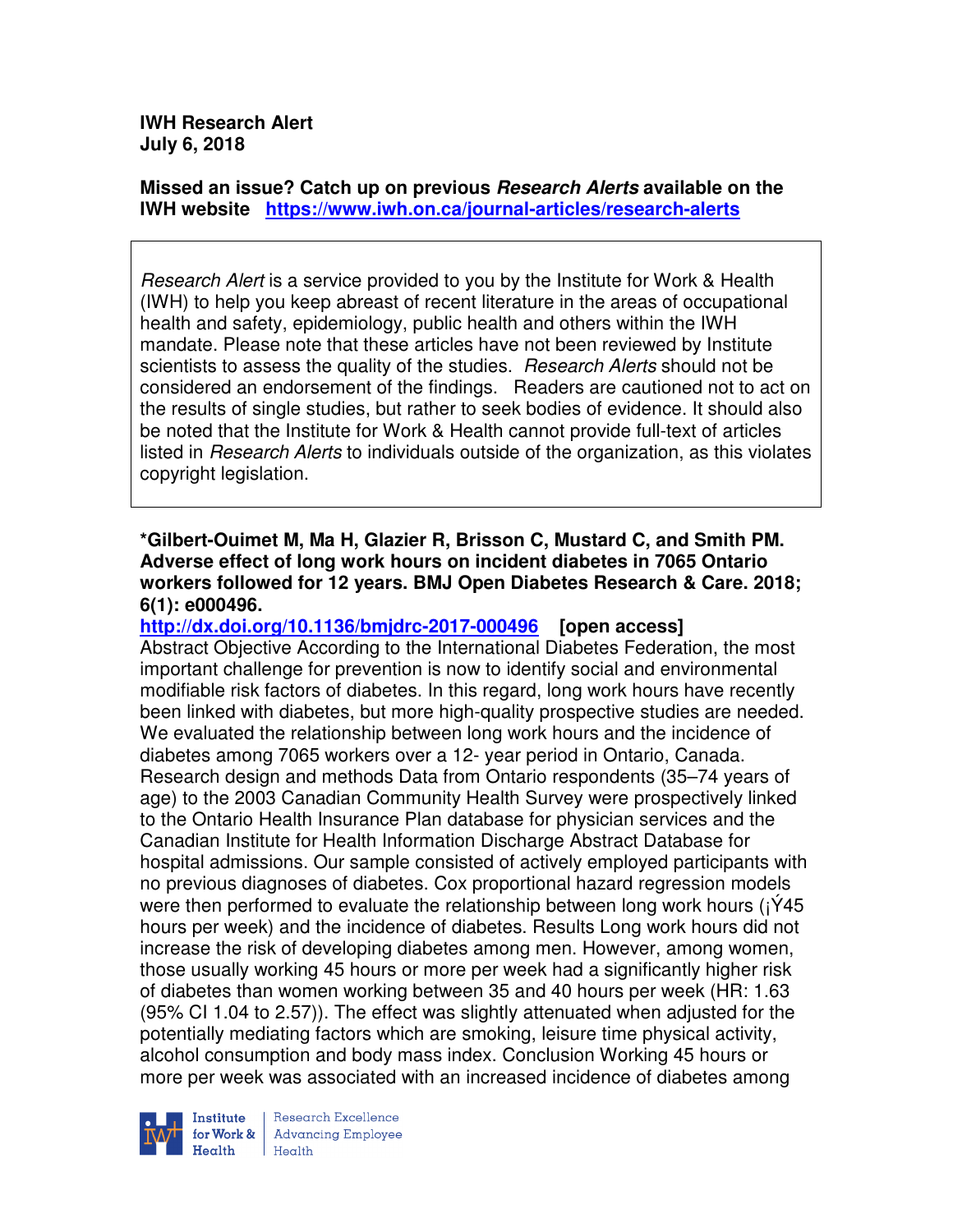women, but not men. Identifying modifiable risk factors such as long work hours is of major importance to improve prevention strategies and orient policy making.

#### **Aamland A and Maeland S. Sick-listed workers' expectations about and experiences with independent medical evaluation: a qualitative interview study from Norway. Scandinavian Journal of Primary Health Care. 2018; 36(2):134-141.**

### **http://dx.doi.org/10.1080/02813432.2018.1459168**

Abstract: PURPOSE: To reduce the country's sick leave rate, Norwegian politicians have suggested independent medical evaluations (IMEs) for sick-listed workers. IME was tested in a large, randomized controlled trial in one Norwegian county (Evaluation of IME in Norway, or 'the NIME trial'). The current study s aim was to explore sick-listed workers' expectations about and experiences with participating in an IME. MATERIAL AND METHODS: Nine individual semistructured telephone interviews were conducted. Our convenience sample included six women and three men, aged 35-59 years, who had diverse medical reasons for being on sick leave. Systematic text condensation was used for analysis. RESULTS: The participants questioned both the IME purpose and timing, but felt a moral obligation to participate. Inadequate information provided by their general practitioner (GP) to the IME doctor was considered burdensome by several participants. However, most participants appreciated the IME as a positive discussion, even if they did not feel it had any impact on their follow-up or return-to-work process. CONCLUSIONS: According to the sick-listed workers the IMEs were administered too late and disturbed already initiated treatment processes and return to work efforts. Still, the consultation with the IME doctor was rated as a positive encounter, contrary to their expectations. Our results diverge from findings in other countries where experiences with IME consultations have been reported as predominantly negative. These findings, along with additional, upcoming evaluations, will serve as a basis for the Norwegian government's decision about whether to implement IMEs on a regular basis. Key points Independent medical evaluations for sick-listed workers has been tested out in a large Norwegian RCT and will be evaluated through qualitative interviews with participating stakeholders and by assessing the effects on RTW and costs/benefits. In this study, we explored sick-listed workers' expectations about and experiences with participating in an IME. \* Participants questioned both the IME purpose and timing, but felt a moral obligation to participate. \* Inadequate information provided by their general practitioner (GP) to the IME doctor was considered burdensome by several participants \* Sicklisted workers appreciated the IME as a positive discussion, even if they did not feel it had any impact on their follow-up or return-to-work process

**Ajslev JZN, Sundstrup E, Jakobsen MD, Kines P, Dyreborg J, and Andersen LL. Is perception of safety climate a relevant predictor for occupational accidents? Prospective cohort study among blue-collar workers. Scandinavian Journal of Work, Environment & Health. 2018; 44(4):370-376.** 



Research Excellence for Work & | Advancing Employee Health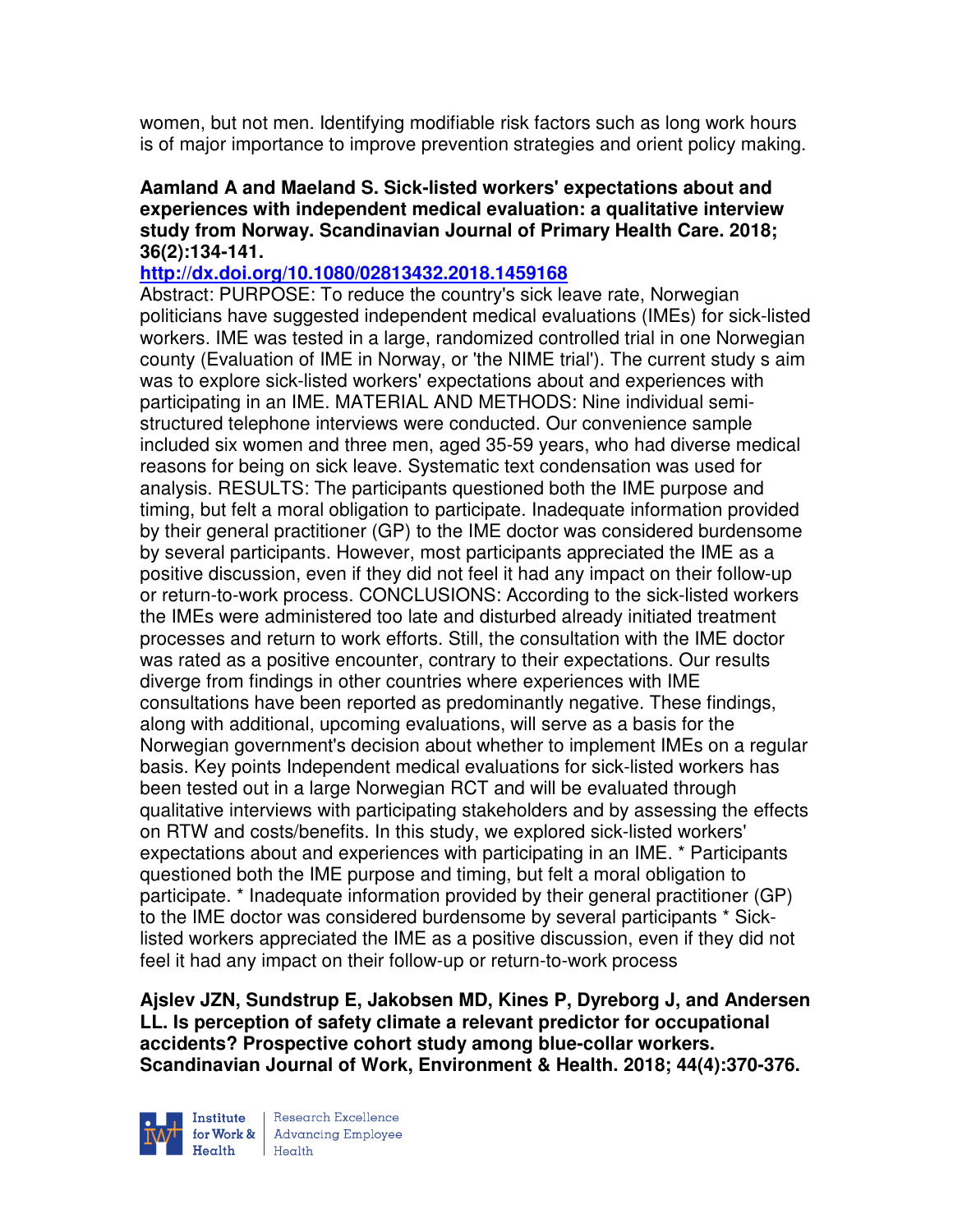# **http://dx.doi.org/10.5271/sjweh.3723**

Abstract: Objectives The capability of safety climate to predict accidents has been the target of widespread debate in occupational health and safety research. The objective of this prospective cohort study was to employ a shortened fiveitem safety climate survey to investigate whether safety climate reports in 2012 are predictive for accidents reported within the last 12 months in 2014. Methods In both 2012 and 2014, 3864 blue-collar workers answered the Danish Working Environment and Health Cohort Study. Logistic regression was used to study the association [odds ratio (OR)] of reporting a work-related accident (yes/no) with more than one day of sickness absence (outcome) within the last 12 months in 2014 with the number of safety climate problems (predictor). The analyses were cumulatively adjusted for age, gender (model 1), socioeconomic class, occupational group, lifestyle (model 2), and previous accidents in 2012 (model 3). Results Of the safety climate problems reported in 2012, 1017 (28%) participants reported one problem, 357 (10%) reported two and 614 (17%) reported three or more problems. Using the number of safety climate problems as a continuous variable, all models showed a dose-response relationship between number of safety climate problems in 2012 and at least one accident in 2014 (trend-test, P<0.001). Compared to participants with no safety climate problems, participants reporting two safety climate problems in 2012 had a higher risk for reporting an accident in 2014 [OR 1.84, 95% confidence interval (CI) 1.22-2.77], and the risk was higher for participants reporting three or more safety problems (OR 2.22, 95% CI 1.60-3.09). Conclusions A higher number of safety climate problems progressively increased the OR for reporting at least one accident within the last 12 months at the two-year follow-up. The five-item safety climate survey is a simple and important tool that can be used as part of risk assessment in bluecollar workplaces

**Angelov N and Eliason M. Factors associated with occupational disability classification. Scandinavian Journal of Disability Research. 2018; 20(1):37- 49.** 

**http://dx.doi.org/10.16993/sjdr.42 [open access]** 

**Bliksvar T. Disability, labour market participation and the effect of educational level: compared to what? Scandinavian Journal of Disability Research. 2018; 20(1):6-17. http://dx.doi.org/10.16993/sjdr.3 [open access]** 

**Boustras G and Guldenmund FW. The effects of the global financial crisis on Occupational Safety and Health (OSH): effects on the workforce and organizational safety systems. Safety Science. 2018; 106:244-245. http://dx.doi.org/10.1016/j.ssci.2017.11.025** 

**Bragazzi NL, Dini G, Toletone A, Rahmani A, Montecucco A, Massa E, Manca A, Guglielmi O, Garbarino S, Debarbieri N, and Durando P. Patterns of harmful alcohol consumption among truck drivers: implications for** 

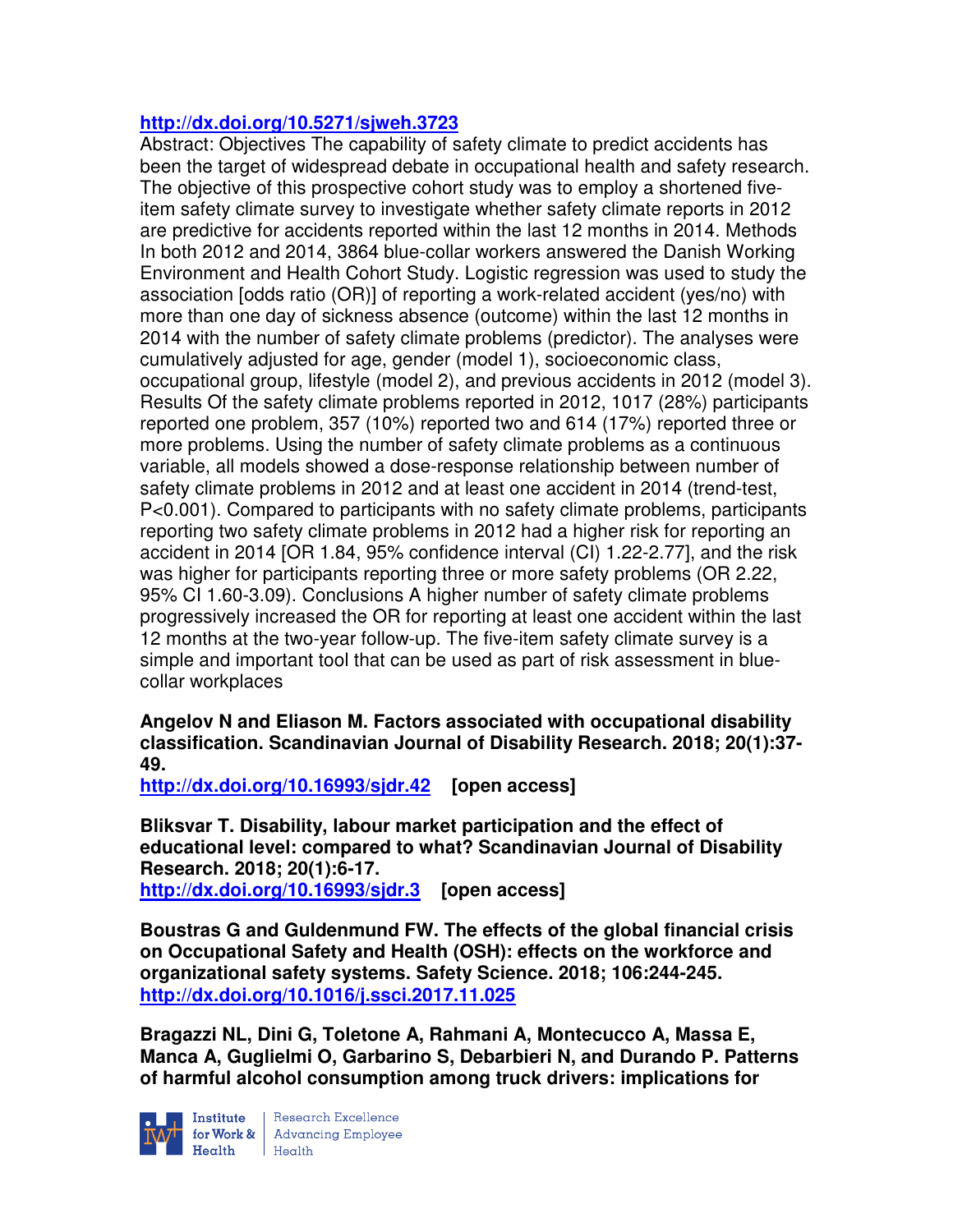### **occupational health and work safety from a systematic review and metaanalysis. International Journal of Environmental Research and Public Health. 2018; 15(6):E1121.**

**http://dx.doi.org/10.3390/ijerph15061121 [open access]** Abstract: Alcohol consumption is one of the main causes of productivity losses arising from absenteeism, presenteeism, and workplace injuries. Among occupational categories most affected by the use of this substance, truck drivers are subject to risk factors and risky behaviors that can have a serious impact on their health, their work, and the general road safety. The use of alcohol during truck-driving activities is, indeed, an important risk factor for traffic accidents. The present systematic review and meta-analysis aims at synthesizing the literature regarding harmful alcohol consumption patterns among truck drivers in a rigorous way. A 'binge drinking' prevalence of 19.0%, 95% confidence interval or CI (13.1, 26.9) was present. An 'everyday drinking' pattern rate of 9.4%, 95% CI (7.0, 12.4) was found, while the rate of alcohol misuse according to the "Alcohol Use Disorders Identification Test" (AUDIT)-"Cut down-Annoyed-Guilty-Eye opener questionnaire" (CAGE) instruments was computed to be of 22.7%, 95% CI (14.8, 33.0). No evidence of publication bias could be found. However, there is the need to improve the quality of published research, utilizing standardized reliable instruments. The knowledge of these epidemiological data can be useful for decision makers in order to develop, design, and implement ad hoc adequate policies

**Gkiouleka A, Huijts T, Beckfield J, and Bambra C. Understanding the micro and macro politics of health: inequalities, intersectionality & institutions: a research agenda. Social Science & Medicine. 2018; 200:92-98. http://dx.doi.org/10.1016/j.socscimed.2018.01.025 [open access]** Abstract: This essay brings together intersectionality and institutional approaches to health inequalities, suggesting an integrative analytical framework that accounts for the complexity of the intertwined influence of both individual social positioning and institutional stratification on health. This essay therefore advances the emerging scholarship on the relevance of intersectionality to health inequalities research. We argue that intersectionality provides a strong analytical tool for an integrated understanding of health inequalities beyond the purely socioeconomic by addressing the multiple layers of privilege and disadvantage, including race, migration and ethnicity, gender and sexuality. We further demonstrate how integrating intersectionality with institutional approaches allows for the study of institutions as heterogeneous entities that impact on the production of social privilege and disadvantage beyond just socioeconomic (re)distribution. This leads to an understanding of the interaction of the macro and the micro facets of the politics of health. Finally, we set out a research agenda considering the interplay/intersections between individuals and institutions and involving a series of methodological implications for research arguing that quantitative designs can incorporate an intersectional institutional approach



Research Excellence for Work & | Advancing Employee Health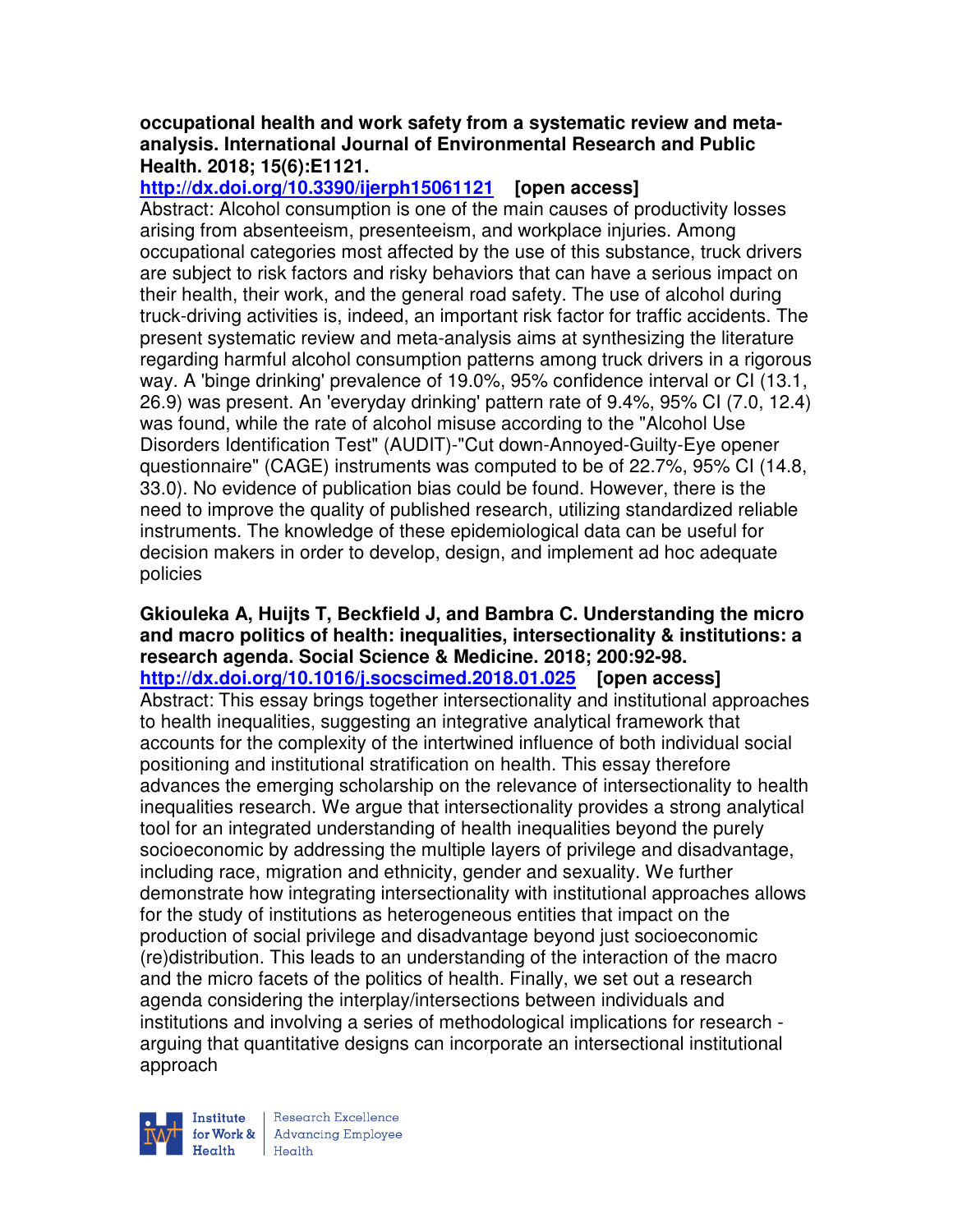**Gustafsson J, Peralta J, and Danermark B. Supported employment and social inclusion: experiences of workers with disabilities in wage subsidized employment in Sweden. Scandinavian Journal of Disability Research. 2018; 20(1):26-36.** 

**http://dx.doi.org/10.16993/sjdr.36** 

**Harma M, Karhula K, Ropponen A, Puttonen S, Koskinen A, Ojajarvi A, Hakola T, Pentti J, la Oksanen T, Vahtera J, and Kivimaki M. Association of changes in work shifts and shift intensity with change in fatigue and disturbed sleep: a within-subject study. Scandinavian Journal of Work, Environment & Health. 2018; 44(4):394-402.** 

**http://dx.doi.org/10.5271/sjweh.3730** 

Abstract: Objectives The aim of this study was to examine whether changes in work shifts and shift intensity are related to changes in difficulties to fall asleep, fatigue, and sleep length. Methods Questionnaire responses of hospital employees (N=7727, 93% women) in 2008, 2012, 2014 and 2015 were linked to daily-based records of working hours during three months preceding each survey. We used conditional logistic regression and longitudinal fixed-effects analyses to investigate odds ratios (OR) and 95% confidence intervals (CI) for each 25% within-individual change in the proportion of working hour characteristics in relation to changes in fatigue, difficulties to fall asleep, and 24 hour sleep length. Results Change in night but not in morning or evening shifts was associated with parallel changes in odds for longer sleep length (OR 1.45, 95% CI 1.28-1.64) and fatigue during free days (OR 1.38, 95% CI 1.16-1.64). Similarly, short shift intervals and having >2 but not >4 consecutive night shifts were associated with increased odds of fatigue during work and difficulties to fall asleep (OR 1.42, 95% CI 1.19-1.72 and OR 1.10, 95% CI 1.05-1.19, respectively). Among workers aged >/=50 years, the associations were the strongest between night shifts and longer sleep (OR 2.24, 95% CI 1.52-3.81) and between higher proportion of short shift intervals and fatigue during free days (OR 1.68, 95% CI 1.10-2.54). Conclusions Among shift workers with fatigue or sleep problems, decreasing the proportion of night shifts and quick returns and giving preference to quickly forward-rotating shift systems may reduce fatigue

### **Mallidou AA, Atherton P, Chan L, Frisch N, Glegg S, and Scarrow G. Core knowledge translation competencies: a scoping review. BMC Health Services Research. 2018; 18(1):502.**

**http://dx.doi.org/10.1186/s12913-018-3314-4 [open access]**

Abstract: BACKGROUND: Knowledge translation (KT) is the broad range of activities aimed at supporting the use of research findings leading to evidencebased practice (EBP) and policy. Recommendations have been made that capacity building efforts be established to support individuals to enact KT. In this study, we summarized existing knowledge on KT competencies to provide a foundation for such capacity building efforts and to inform policy and research. Our research questions were "What are the core KT competencies needed in the



Research Excellence for Work & | Advancing Employee Health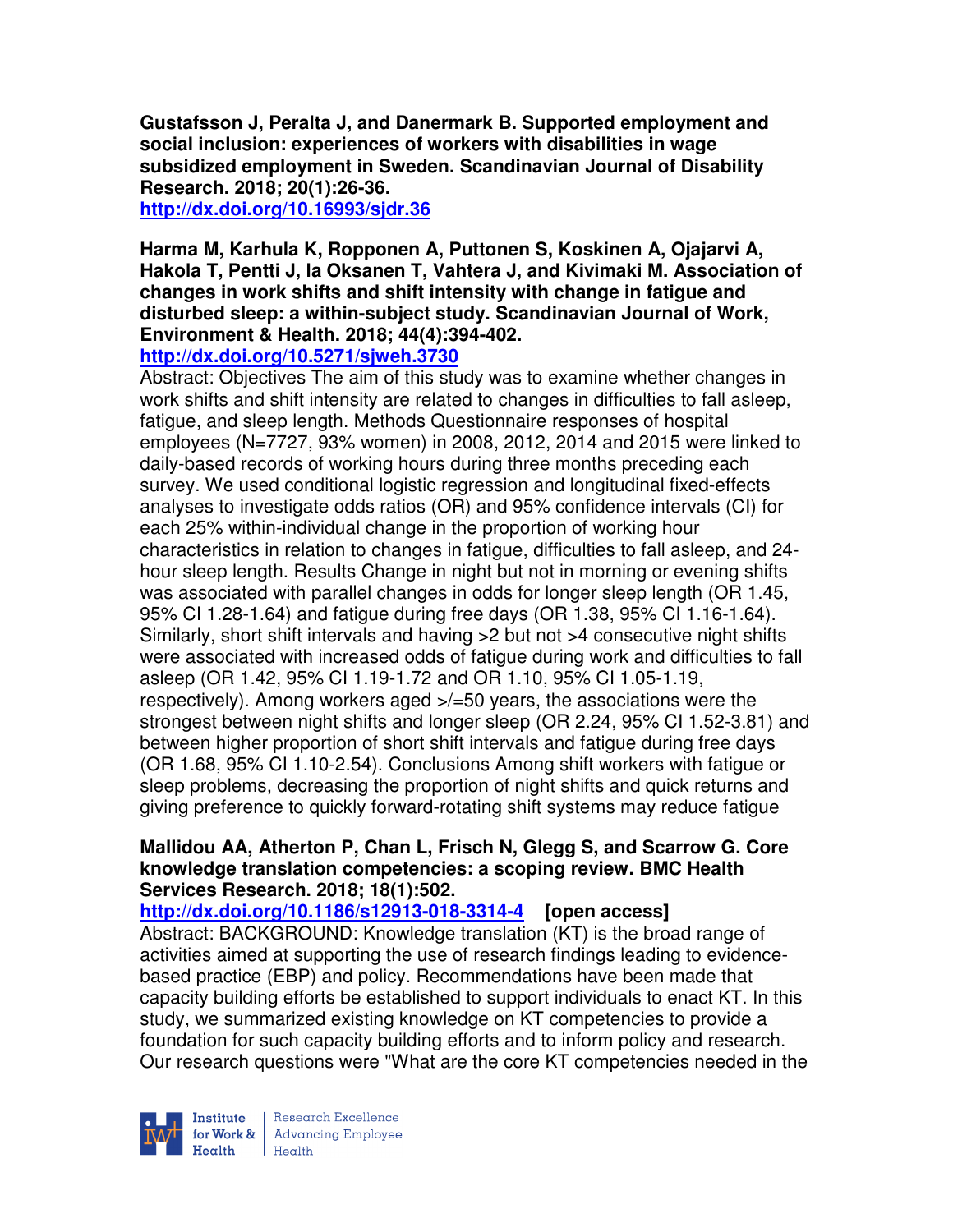health sector?" and "What are the interventions and strategies to teach and reinforce those competencies?" METHODS: We used a scoping review approach and an integrated KT process by involving an Advisory Group of diverse stakeholders. We searched seven health and interdisciplinary electronic databases and grey literature sources for materials published from 2003 to 2017 in English language only. Empirical and theoretical publications in health that examined KT competencies were retrieved, reviewed, and synthesized. RESULTS: Overall, 1171 publications were retrieved; 137 were fully reviewed; and 15 empirical and six conceptual academic, and 52 grey literature publications were included and synthesized in this scoping review. From both the academic and grey literature, we categorized 19 KT core competencies into knowledge, skills, or attitudes; and identified commonly used interventions and strategies to enhance KT competencies such as education, organizational support and hands-on training. CONCLUSIONS: These initial core KT competencies for individuals provide implications for education, policy, knowledge brokering, and future research, and on the need for future evaluation of the KT competencies presented. We also discuss the essential role of organizational support and culture for successful KT activities/practice

# **Milner A, King T, LaMontagne AD, Bentley R, and Kavanagh A. Men's work, Women's work, and mental health: a longitudinal investigation of the relationship between the gender composition of occupations and mental health. Social Science & Medicine. 2018; 204:16-22.**

#### **http://dx.doi.org/10.1016/j.socscimed.2018.03.020**

Abstract: This longitudinal investigation assesses the extent to which the gender composition of an occupation (e.g., the extent to which an occupation is comprised of males versus females) has an impact on mental health. We used 14 annual waves of the Household Income Labour Dynamics in Australia (HILDA) study to construct a measure representing the gender ratio of an occupation. The outcome measure was the Mental Health Inventory (MHI-5). A Mundlak model was used to compare within and between person effects, after controlling for possible confounders. Results suggest that males and females employed in occupations where their own gender was dominant had better mental health than those in gender-neutral occupations (between person effects). However, within-person results suggested that a movement from a genderneutral to a male or female dominated occupation was associated with both a decline (females) and improvement (males) in mental health. These results highlight the need for more research on gender specific selection into and out of different occupations in order to progress understandings of gender as a social determinant of health in the work context

**Nguyen VH, Dinh LM, Nguyen VT, Nguyen D, Tran TNA, and Nguyen P. A systematic review of effort-reward imbalance among health workers. International Journal of Health Planning and Management. 2018; [Epub ahead of print].** 



Research Excellence **Institute** Research Excellence<br> **For Work &**<br>
Morth Harlth Harlth Health Health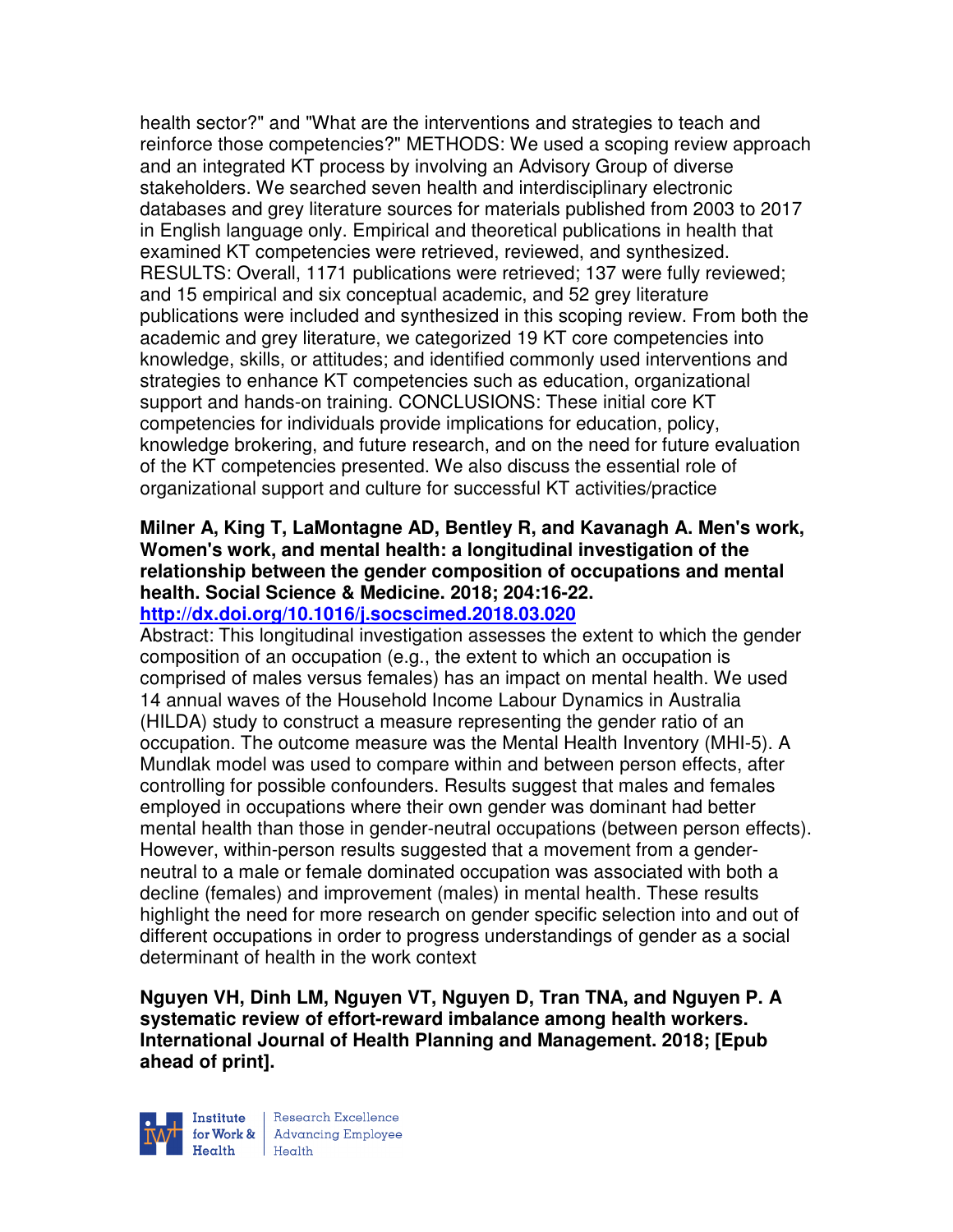### **http://dx.doi.org/10.1002/hpm.2541**

Abstract: The purpose of this article is to systematically collate effort-reward imbalance (ERI) rates among health workers internationally and to assess gender differences. The effort-reward (ER) ratio ranges quite widely from 0.47 up to 1.32 and the ERI rate from 3.5% to 80.7%. Many studies suggested that health workers contribute more than they are rewarded, especially in Japan, Vietnam, Greece, and Germany-with ERI rates of 57.1%, 32.3%, 80.7%, and 22.8% to 27.6%, respectively. Institutions can utilize systems such as the new appraisal and reward system, which is based on performance rather than the traditional system, seniority, which creates a more competitive working climate and generates insecurity. Additionally, an increased workload and short stay patients are realities for workers in a health care environment, while the structure of human resources for health care remains inadequate. Gender differences within the ER ratio can be explained by the continued impact of traditional gender roles on attitudes and motivations that place more pressure to succeed for men rather than for women. This systematic review provides some valued evidence for public health strategies to improve the ER balance among health workers in general as well as between genders in particular. An innovative approach for managing human resources for health care is necessary to motivate and value contributions made by health workers

### **Nielsen HB, Larsen AD, Dyreborg J, Hansen AM, Pompeii LA, Conway SH, Hansen J, Kolstad HA, Nabe-Nielsen K, and Garde AH. Risk of injury after evening and night work: findings from the Danish Working Hour Database. Scandinavian Journal of Work, Environment & Health. 2018; 44(4):385-393. http://dx.doi.org/10.5271/sjweh.3737**

Abstract: Objectives Evening and night work have been associated with higher risk of injury than day work. However, previous findings may be affected by recall bias and unmeasured confounding from differences between day, evening and night workers. This study investigates whether evening and night work during the past week increases risk of injury when reducing recall bias and unmeasured confounding. Methods We linked daily working hours at the individual level of 69 200 employees (167 726 person years from 2008-2015), primarily working at hospitals to registry information on 11 834 injuries leading to emergency room visits or death. Analyses were conducted with Poisson regression models in the full population including permanent day, evening and night workers, and in two sub-populations of evening and night workers, with both day and evening or night work, respectively. Thus, the exchangeability between exposure and reference group was improved in the two sub-populations. Results Risk of injury was higher after a week with evening work [incidence rate ratio (IRR) 1.32, 95% confidence interval (CI) 1.26-1.37] and night work (IRR 1.33, 95% CI 1.25-1.41) compared with only day work. Similar, although attenuated, estimates were found for evening work among evening workers (IRR 1.18, 95% CI 1.12-1.25), and for night work among night workers (IRR 1.10, 95% CI 1.01-1.20). Conclusion There is an overall increased risk of injury after a week that has included evening or